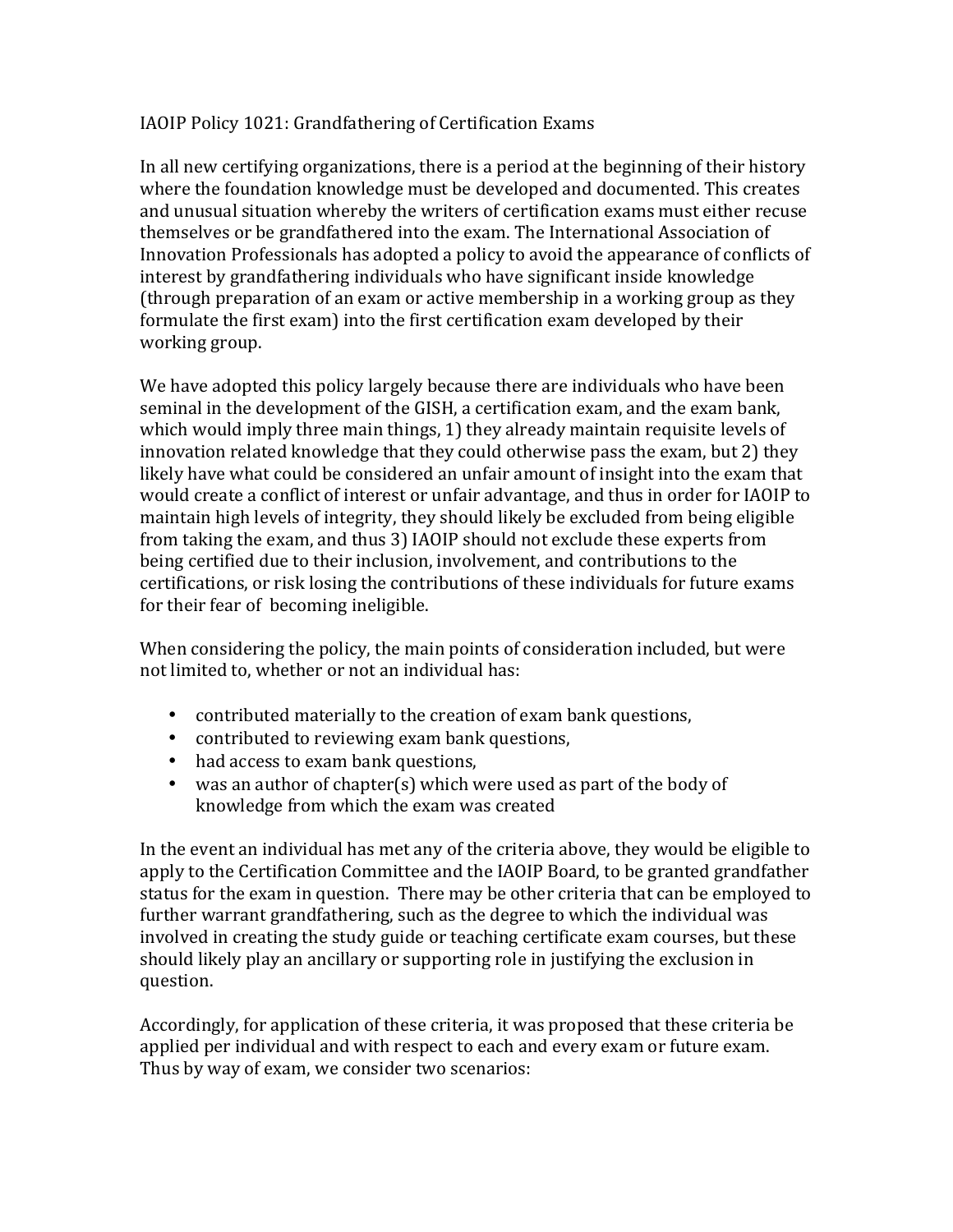- 1. an individual contributes significantly to the exam bank and reviews a subset of the other exam bank questions for the base-level certification exam (i.e., CIP). Said individual could apply to be grandfathered and thusly be awarded the certification.
- 2. an individual was not involved in the exam bank creation, but was deeply involved in a working group and the resultant exam bank. Said individual would thusly be grandfathered into said working group's certification level. Moreover, since said individual was not involved in the exam, said individual would be required to take and pass the CIP exam prior to being awarded for the exemption earned via their involvement with the working group. Thus, said exemptions are intended to increase the overall participation rate, which is consistent with other certifying bodies in the first generation of exam preparation.

Example proposals related to the above would include the following:

- a) Objective: Recruitment and retention of Committee Chairs. Proposal: The Chair and Co-Chair of the Certification Committee will propose every three months to the Board of Directors, the grandfathering of individual Committee Chairs based upon recommendations and supported by meeting attendance, participation in said meetings and chairing of regular meetings of their working group. The individual must hold the base level certification.
- b) Objective: Recruitment and retention of Committee Members. Proposal: The Chair and the Co-Chair of a committee will propose every three months to the Certification Committee the grandfathering of individual Committee Members based on 12 months of active participation, to be determined by and agreed upon by the Certification Committee. Initial recommendation to include preparation in test questions, regular meeting participation, etc. The individual must hold the base level certification.
- c) Objective: To encourage Certified Members to continue participation in working groups, some number of CPE credits (based on the CPE/CEU Policy) will be proposed to the Certification Committee to be awarded to active members of working groups at the discretion and recommendation of the Chair and Co-Chair. Details of CPE will be determined by the Certification Committee but will only be awarded to individuals holding at least a foundation level certification.
- d) Objective: To encourage Board participation. Proposal: Active Board members may be awarded grandfathered certification based on the recommendation of the Chair and Co-Chair of the Certification Committee. This will generally be based on the contributions to the certifications, including test preparation, inside information and other mitigating factors that would otherwise disqualify the Board member or officer.

The intention of the policy is to create a positive effect for the IAOIP, both from a membership base increase, and more importantly, as a method to increase involvement in the working groups during their early and most formative years, and